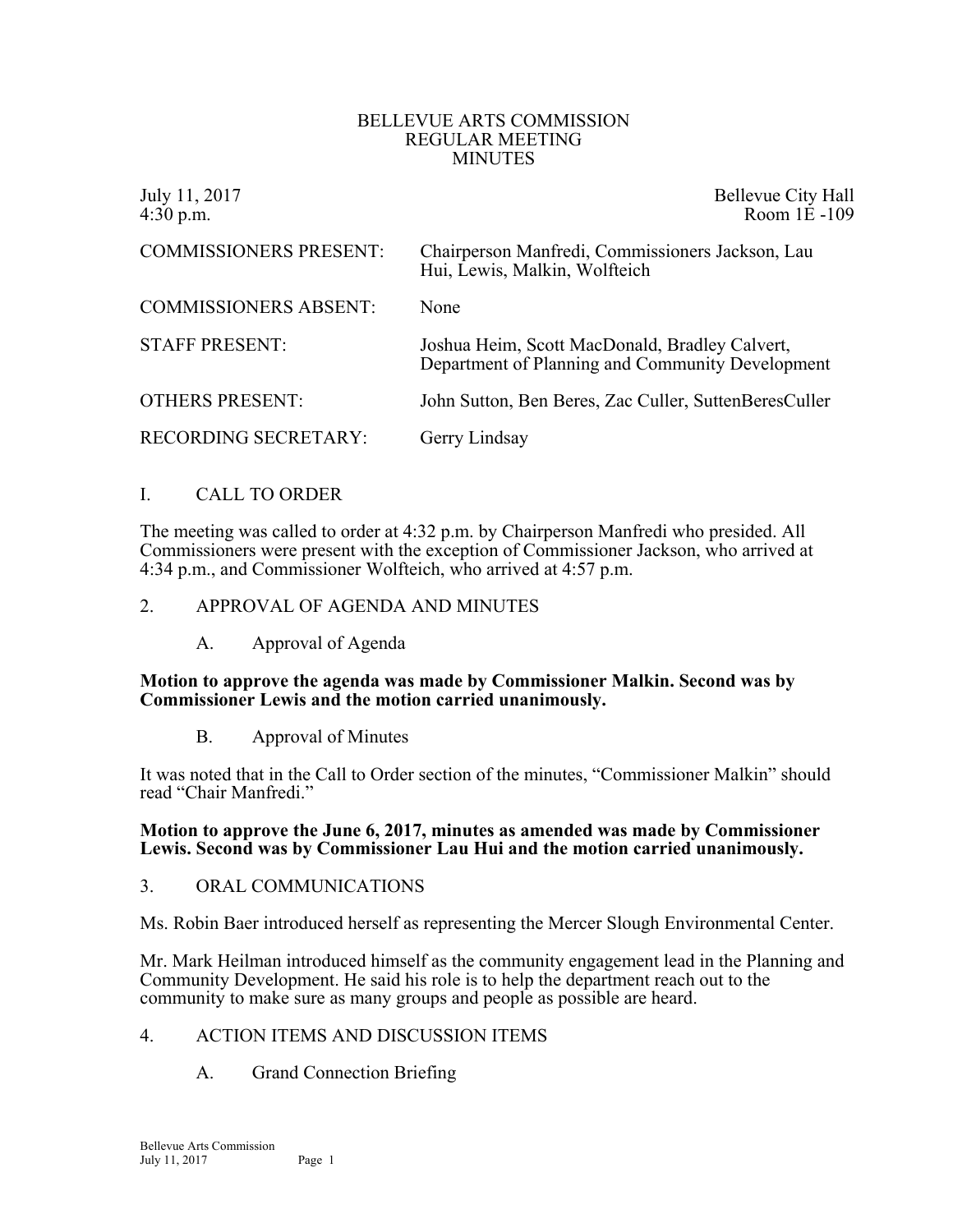Community Development Manager Bradley Calvert said he serves as project manager for the Wilburton Grand Connection project. He noted that the framework plan was recently released documenting a series of recommendations for the project along with the next steps. He added that the art and culture element is incorporated as part of the framework plan. He indicated that Commissioner Lau Hui is serving on the Wilburton commercial area CAC and also participated in the Grand Connection visioning charrette which kicked off the project.

Mr. Calvert said the visioning approach was broken into two sequences. The first dealt with the segment from Meydenbauer Bay to City Hall and involved a lot of existing infrastructure in the built environment. The second segment involved the I-405 crossing and the interface with the Wilburton commercial area and the Eastside Rail Corridor. He outlined on a map the proposed Grand Connection route, the Wilburton commercial area study area, and the Eastside Rail Corridor. He noted that during the visioning process the tighter urban environment between the transit center and Bellevue Square was not necessarily appropriate for cyclists, especially commuter cyclists, and it was determined that additional improvements would be needed to accommodate cyclists. One of the recommendations received from the design consultant was to expand the route as a long-term vision to include Main Street to tie into the Wilburton Hill Park.

In approaching the issue of identity, some of the concepts generated included enhancing the natural landscape, incorporating sustainable infrastructure, a playful landscape, and a historical landscape. In the online poll, natural landscaping was by far the most popular. The concepts are now, however, mutually exclusive.

The next tier of the visioning process has involved identifying cohesive design strategies, the smaller elements that stitch the entire route together. Weather protection was identified by the public via various outreach efforts. The design team has put together a series of diagrams that identify locations for various types of weather protection elements, including linear installations, single canopy installations, and modified light posts that evoke similar design aesthetics. A detailed plan for landscaping has been put together in response to the call of the public for natural landscapes. The cohesive design strategies also include sustainable infrastructure and the inclusion of art and culture elements.

Samples of paving concepts were shared with the Commissioners. The first two of the three options focused on the blurring and fading of the hardscape and the softscape, and the third took a more rigid and jagged shape. Mr. Calvert said an online poll to determine public preferences is currently showing the third option to be the most popular.

The planning work has focused on improving connectivity and mobility, including the range and safety for both pedestrians and cyclists. A number of small-scale improvements have been identified and the framework plan includes a series of recommendations relative to signal timing, raised intersections and enhanced bicycle lanes. The notion of raised intersections carries with it unique opportunities for including art. New transportation technologies are also considered in the plan, including autonomous shuttles that move at the same speed and share the same space as cyclists.

The planning has included looking at public spaces. Some significant nodes have been identified, including Downtown Park, NE 6th Street at Bellevue Way, Compass Plaza and the transit center. The main goal is to enhance the flexibility of the spaces and to create gateways. Downtown Park lacks a proper entrance at NE 4th Street and Bellevue Way. A revisioning of Compass Plaza is needed given the fragmented nature of the existing space. The desired outcome is improved integration and flexibility of the public space. As envisioned, the Compass Plaza circulation is consolidated in a single location with an integrated ramp and stairway, creating seating opportunities and an open forum that could serve as a permanent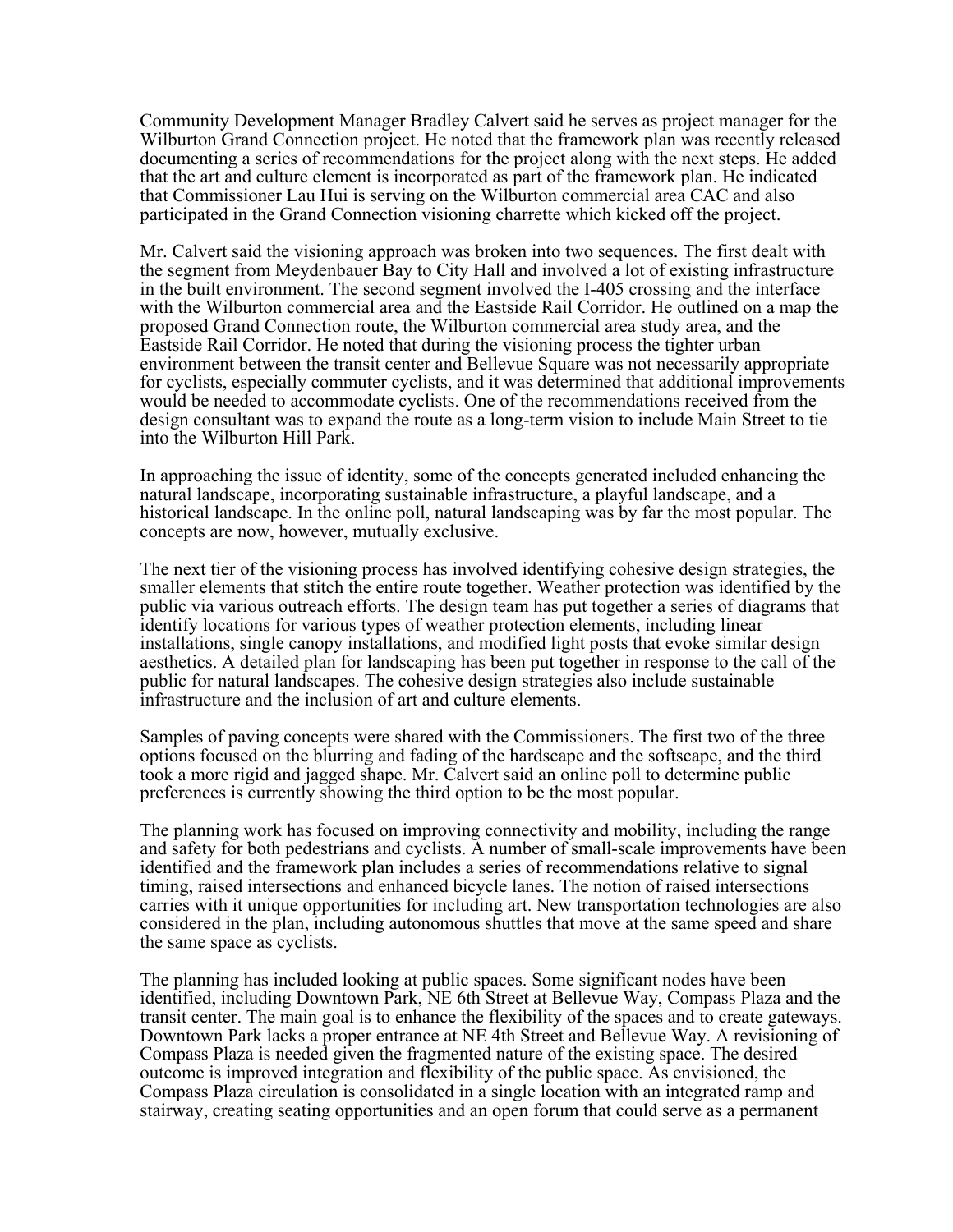home for a farmers market, space for food trucks, and a water feature which could in the winter be converted into an ice skating rink.

Mr. Calvert said art and culture is viewed as a defining element of the route and as being supportive of the various cohesive design strategies and gateways. The desire is to elevate the role of arts and culture in the city through building on technology but also creating whimsy and discovery in the downtown in ways that enhance the route.

The draft framework plan that was recently released deals specifically with the segment from Meydenbauer Bay to the Civic Center District. The goal is to seek public comment on the draft document with Council adoption in the fall. The document is readily available on the project website. A portion of the art and culture plan is incorporated into the draft framework.

Mr. Calvert informed the Commissioners that the I-405 crossing is addressed in the Wilburton environmental impact statement. The visioning goals are to create a safe and comfortable connection; opportunities for public space; integration and cohesion with future development opportunities; interface with 116th Avenue NE; interface with the Eastside Rail Corridor; and be signature in form, design and experience.

Three concepts have been developed with various levels of complexity and scale. The first alternative anticipates a sculptural bridge that uses the existing infrastructure of NE 6th Street and crosses the interstate with new infrastructure and landing on the city owned Lincoln Center property and finally interfacing with the Eastside Rail Corridor. The second alternative envisions a more Highline-like concept while also being safe and comfortable for pedestrians. The third option looks at how to cover up a majority of the interstate between NE 4th Street and NE 6th Street. The design is ambitious and is challenged by having to deal with three freeway on-ramps. The creation of a rolling topography, however, speaks to the natural topography while providing for public space, viewing platforms and play areas. The freeway crossing alternatives have not yet been formally released to the public, though they have been shared with the Council. One released, they will be the subject of an online open house

Mr. Calvert said the 15-member CAC appointed to look at revisioning the entire 300-acre Wilburton commercial area will be developing three alternatives, including a no action alternative. There is no intent to turn the area into an extension of the downtown. They want to see something unique that includes community oriented businesses, moderate and affordable housing, space for incubator and tech startups, parks and open space, transit and trail-oriented development, artist housing and workspace, and diversity. The draft environmental impact statement, which will include the Grand Connection freeway crossing element, will be released in September, after which the alternatives will be refined in working toward establishing a preferred alternative. Art and culture is expected to permeate the area, though how exactly to achieve that is yet to be determined.

Mr. Calvert said one thing the team wants to do is showcase local innovation, technology and art and make it part of the Grand Connection. The economic development shared with the team an image of people playing Tetris as part of an artist installation outside the Tel Aviv city hall. The idea led to the team partnering with several local technology companies around the notion of creating a human-sized Simon game and making it an event for the city. At 20 feet in diameter, the game would activate the Civic Center plaza for two nights and then become something that can be deployed to key events around the city. The project has brought together local companies and local students to create the design. A buzz is being generated for an event on September 29 and 30, with a soft launch on September 28.

Answering a question asked by Commissioner Lewis about traffic noise from the freeway, Mr. Calvert said the intent is to design the alternatives to mitigate the sounds of the interstate.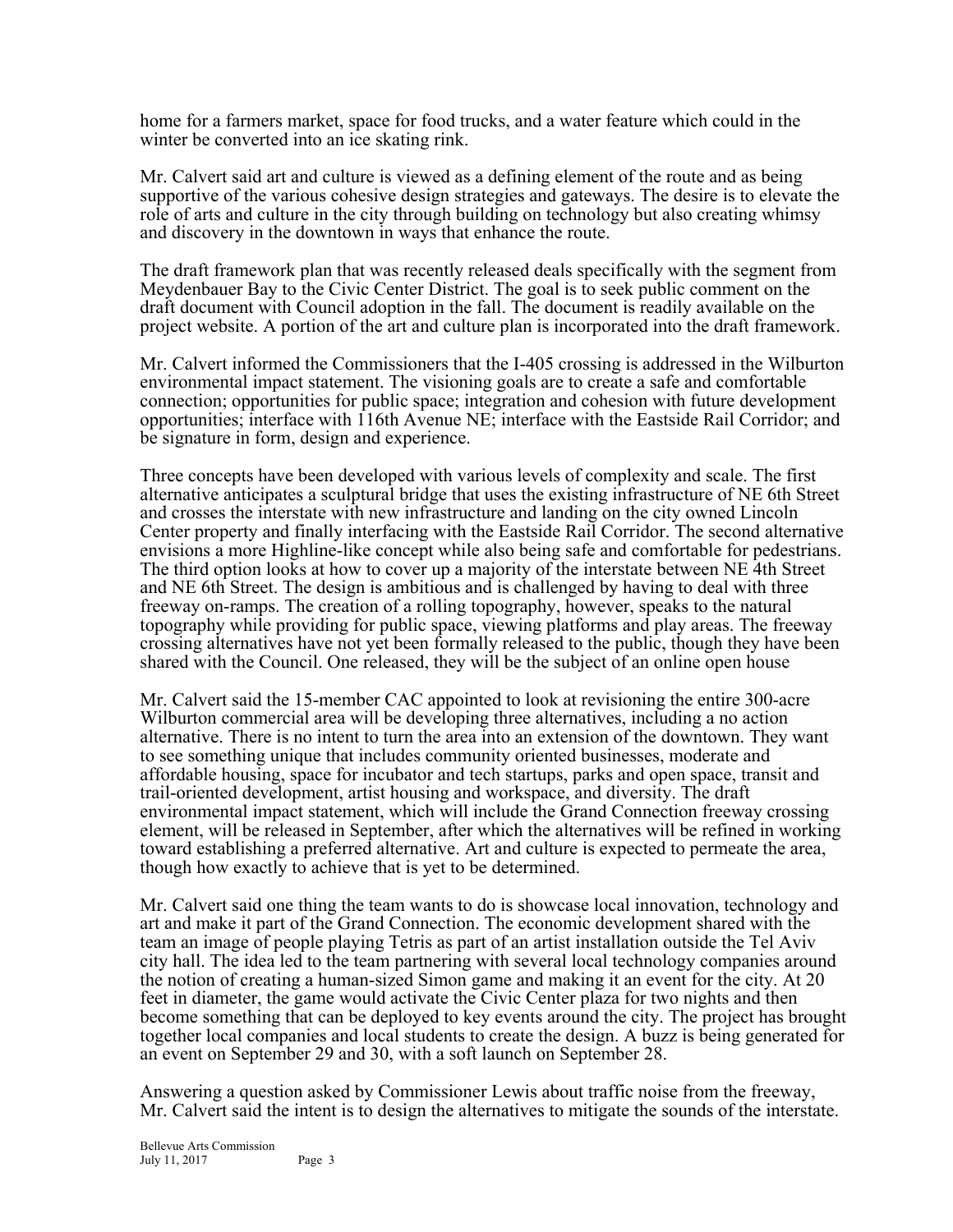The sculptural bridge actually functions as a wall, but landscaping will also reduce traffic noise.

Commissioner Malkin asked what ideas the team is looking for relative to art and culture in the Wilburton area. Mr. Calvert said the focus is on what will make the area unique while speaking specifically to Bellevue. The CAC and the public who took the survey believe the area could in fact be a hub for art and culture. The team will be looking for feedback on how to make the concepts reality.

# B. Draft Grand Connection Art & Cultural Element

Arts Program Manager Joshua Heim said the team has been working to finalize the document. He allowed that much of the content in the current document has already been seen by the Commission, but the formatting and structure has changed to be more user friendly.

Ben Beres with SuttenBeresCuller said he was happy to be presenting the final document. He reiterated that the changes from the last draft have mostly been to the design. Several images and case studies were added, and some minor edits were made to take into account comments made by staff and the Commission. Along with the bigger picture of the Grand Connection, the arts and culture component is viewed in the document as a placemaker and something that will influence arts and culture throughout Bellevue and the region instead of just having sculptures and artworks places along the Grand Connection route.

Mr. Beres said the document clearly outlines five goals: 1) the Grand Connection is an easily identifiable, clearly defined and culturally vibrant route; 2) Bellevue has a proud and visible identity as an arts and cultural community that embraces regional artists as a unique and vital resource; 3) downtown Bellevue is a culturally inclusive environment that encourages a diverse population to take part in Bellevue's cultural offerings; 4) downtown Bellevue is connected by seven new major public artworks; and 5) the city of Bellevue commits resources and staff to the development and ongoing operation of an arts and culture program specific to the Grand Connection and its vision as a flexible, curate-able cultural corridor. The goals are supported by nine strategies: 1) whole site approach; 2) initiate a program that provides ongoing opportunities for the creation and presentation of new works; 3) identify specific opportunities to address cultural, historical and community driven projects; 4) build and reinforce distinct neighborhood identifies along the route; 5) use art and cultural programming to enhance the civic experience; 6) forge partnerships between artists, government, the private sector and cultural organizations for the creation and presentation of new works; 7) provide economic incentives and development opportunities for the support of local artists and cultural organizations; 8) initiate a public relations program to communicate, educate and engage the public; and 9) implement a program that supports a wide range of art projects, which in turn foster community interaction.

Mr. Sutton said the events and programs section of the document is the core of what will create the continually evolving artwork. The section talks about Bellwether and how might change to act as a platform for exploring programs and ideas; the cultural collective, a notion of having organizations pool their resources and collaborate to grow audiences and advance Bellevue's cultural identity; the cultural plinths program, which seeks to create ongoing opportunities to support local and regional artists in the creation and presentation of new works displayed on designated platforms; the art walk, which builds on the Bellevue Arts Museum free first Friday program and the Bellwether art walks; downtown concerts; the emerging artist program providing opportunity for underrepresented artists; and a mural program. Pages 22 through 51 of the document explore in detail the individual sections and opportunities for art in each section of the Grand Connection. All of the action plans are summarized at the end of the document on pages 52 through 54.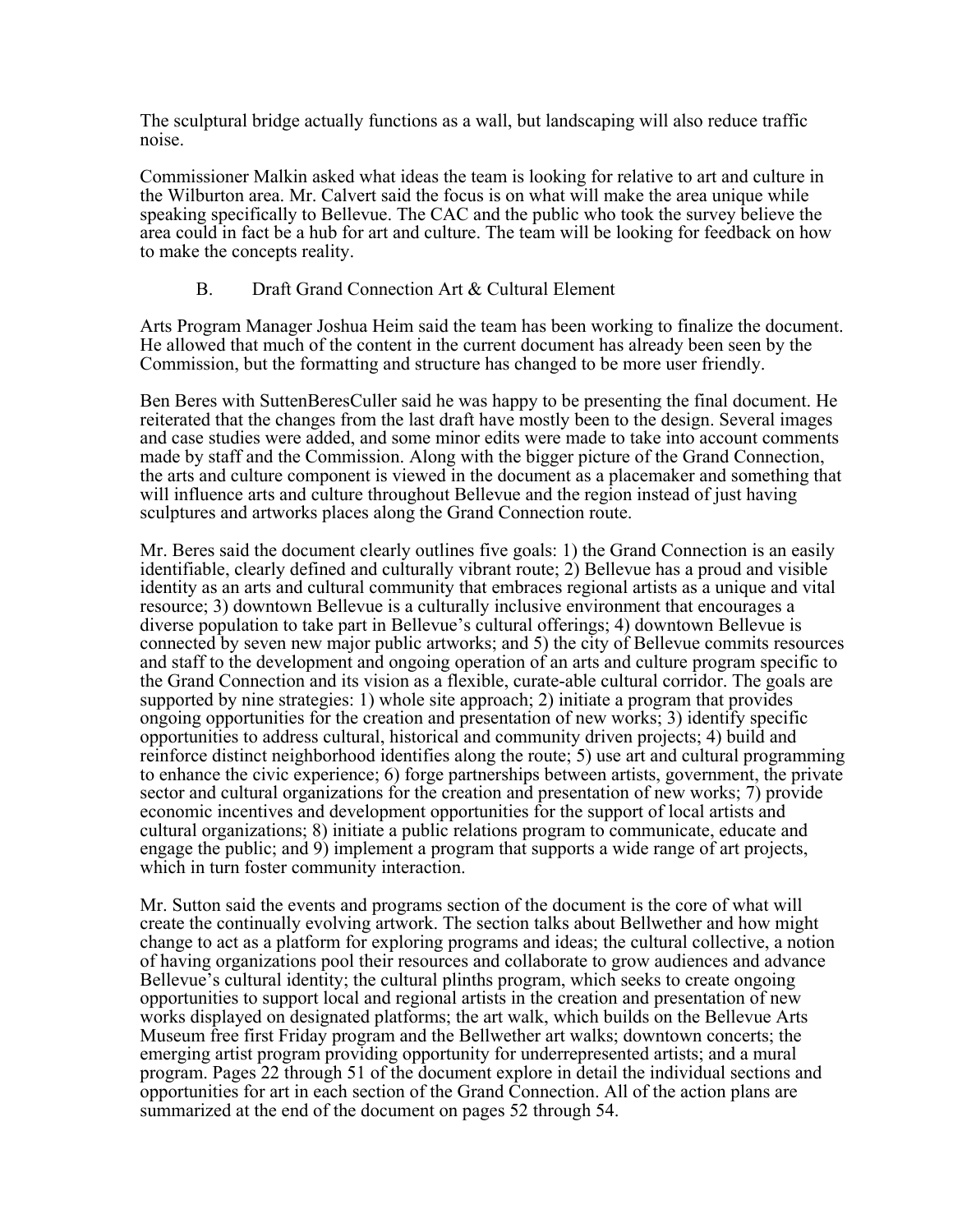Commissioner Lewis asked about the recommended entrance to Downtown Park. Mr. Sutton said that was addressed on page 44 and outlines the objective to create a clear and wellmarked entrance to the park at the corner of NE 4th Street and Bellevue Way. The work to redesign the entrance is in fact under way and moving forward. The idea of a gateway public sculpture will probably be brought forward after the entrance design work has put to the public. The recommendation includes having an artist working with the entrance design team. Mr. Beres added that the Downtown Park entrance is also highlighted in the action plans.

Mr. Heim added that the northwest corner of Downtown Park has been master planned but it has not been designed. Parks will first undertake a design phase to design the entrance, and the recommendation is that an artist should be on the design team. Parks staff will be putting together an internal team, and Mr. Heim said he and Mr. Calvert have already put together a budget ahead of applying for art funding.

Commissioner Jackson asked if the Council will see the Grand Connection art and culture element as a chapter of the larger Wilburton/Grand Connection documentation. Mr. Heim said it will in fact be presented as an addendum. Commissioner Jackson said the level of detail in the document is so good that if the Council reads it first, they will have a better understanding of the vision. The work of implementation will begin after the document is adopted in the September/October timeframe.

Mr. Heim added that the document is meant to facilitate partnerships. Within each section the information has been distilled to a four-page spread. That will make it easier to go the Parks department with a specific focus, such as a vision for Downtown Park. He said he is already scheduled to speak with the Department of Development Services to discuss how the document relates to code work, and to the Parks department about opportunities in Downtown Park and in the second phase of the Meydenbauer Bay Park project. He said he would also be talking with the Transportation department about some early intersection projects.

Commissioner Malkin commented that the Commission's previously discussed approach of having individual Commissioners communicate with individual Councilmembers will go a long way toward motivating the Council to pay attention to the document.

C. Bellevue Creative Edge Update

Mr. Heim said the project has officially launched. The consultant contract has been signed with MDB Insight.

Chair Manfredi said there was a lot of energy in the first task force meeting, which lasted about two hours. The group articulated the idea of Bellevue for many years being the center of culture on the Eastside even though it is not fully "there" yet. There seemed to be a certain level of impatience with how things have developed. An architect talked about the possibility of shutting down Bellevue Way for something other than the Snowflake Lane event and having it be a regular activity. All manner of celebrations could be conducted there once the roadway is made into a pedestrian walkway.

Chair Manfredi said he felt MDB was a little bit off the mark in terms of envisioning what kind of moving the creative sector forward involves. The examples they were using centered on Vancouver, Richmond and Surrey in British Columbia where there are affluent cores and outdated warehouse districts, which is not at all where Bellevue is.

Mr. Heim said the MDB team working with staff is in the process of identifying the index cities. Part of the work of compiling information and doing an economic analysis about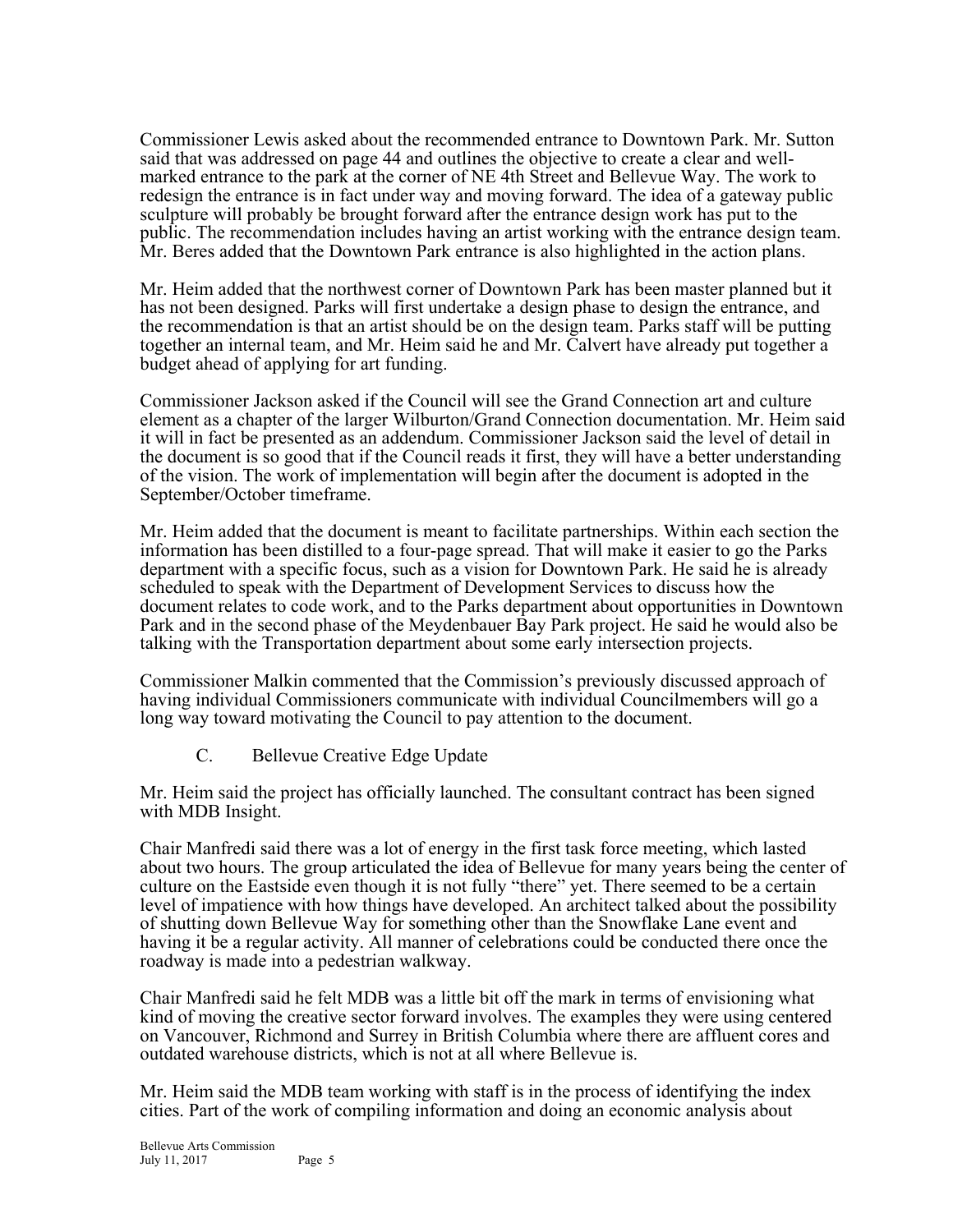Bellevue's creative economy will be the creation of benchmarks by comparing Bellevue to other cities. The team is currently knee deep in spreadsheets working on that by focusing on other cities of similar size. The problem is that cities of similar size do not always have the economy Bellevue has. Determining the comparison cities will entail a lot of research.

Mr. Heim shared with the Commission some of the materials generated by the consultant for the project. He informed them that going forward they may be contacted by people other than staff, including colleagues and neighbors in the community, and said he wanted them to have the background information. He called attention to the chart on page 68 of the packet which described the main phases of the project and noted that Phase 1, project initiation, has been completed. A project website is being developed and all materials about the project will be posted to the site. Phase 2 is under way and involves developing a values framework that will ultimately indicate why Bellevue values arts and culture. While the project ultimately is focused on determining the economic value of the arts and culture, it must be recognized that there is also value in terms of community and aesthetics. Phase 2 will involve interviews with stakeholders, including some Commissioners, and a creative economy survey by telephone that will be statistically valid.

Mr. Heim noted that beginning on page 70 of the packet there was information regarding the purpose, objectives and key messages of the project, followed on page 71 by a list of community engagement activities. He said the focus group visioning workshop element will occur in September. Details are still being worked out, but the intent is to do something exciting like the Grand Connection charrette with many people involved.

Answering a question asked by Commissioner Lau Hui, Mr. Heim said the original thinking was that there would be two main events, including a launch event near the end of July. It was determined that would not be the best use of the consultant's time. The access for all legislation will change the conversation about arts and culture considerably, so it was suggested that the planned speakers forum should be put off until after August, followed by the focus groups. The two have since been combined into a single event.

Mr. Heim said ultimately the project is intended to identify and understand the scope of Bellevue's creative economy. The first three phases will involve research. The big objective of Phase 2 will be to identify Bellevue's creative niche and the larger vision for where Bellevue wants to be both short term and long term, and a strategy for getting there.

Commissioner Jackson said she was struck by the information shared previously about groups facing large rent increases for their work spaces as well as their living spaces. Much of the issue is being driven by the tech industry whose workers have far more money to work with. The gaming community is very large and is making it hard to have any other kind of creative impetus in the city. Having a strategy to support artists will not necessarily counter the fact that artists are being driven out of town by high rents. Chair Manfredi said the analysis will reveal the degree to which the arts outside of the gaming industry impact the city economically. Of course, the gamers also will want to participate in art, and having it priced out of the city would be a loss for everyone on multiple levels. Commissioner Jackson agreed.

Mr. Heim allowed that there is a dance playing out between the Creative Edge and the Cultural Compass. There is talk about the need to do a resident survey which would yield input for the process from more than just the business side of things. The pause button has been pushed until after August 1 to determine where things will stand with access for all.

Commissioner Lau Hui asked if the Commission would be meeting in August. Mr. Heim said the Commission has traditionally taken August off, which is what the Council does. If a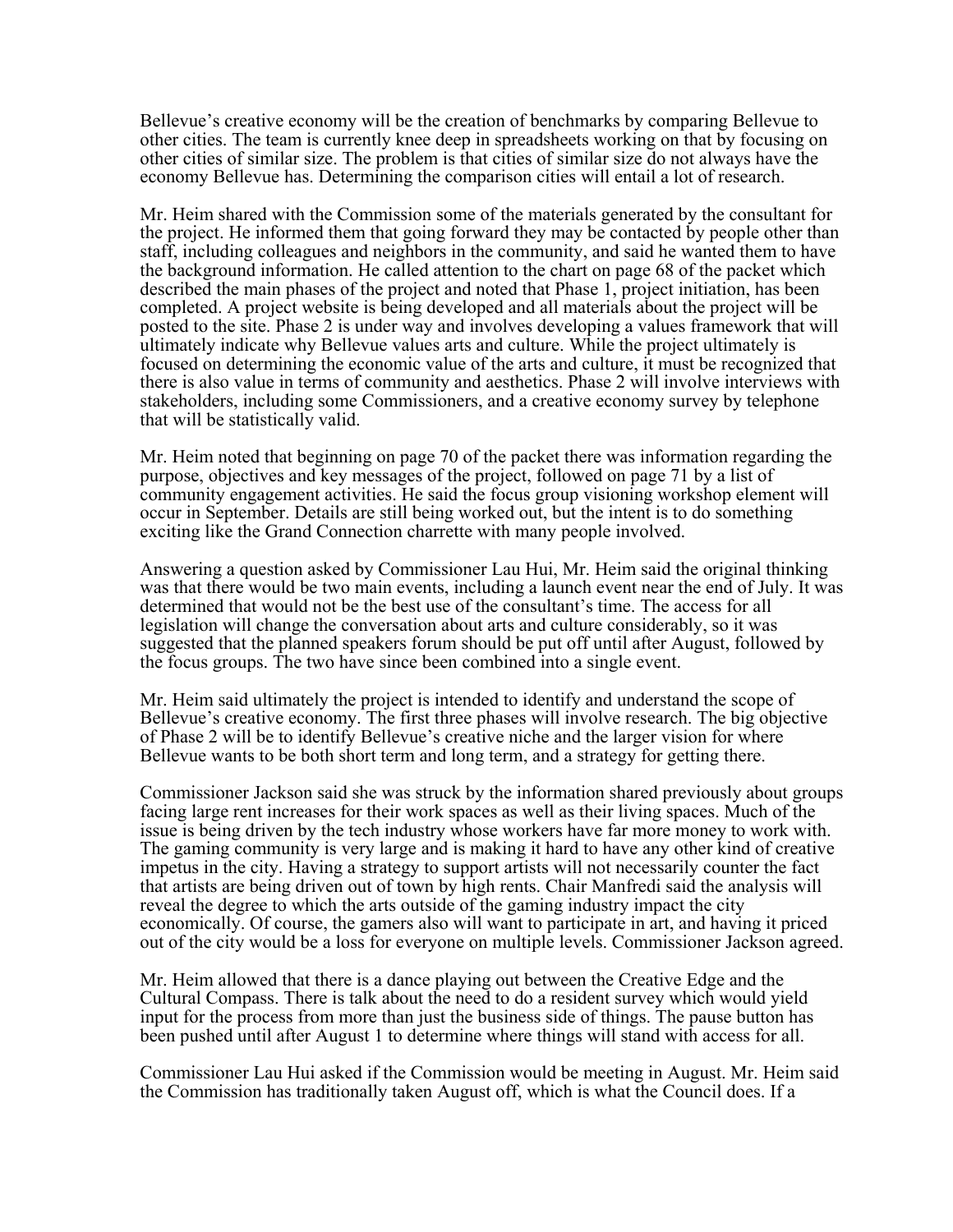meeting were to be held, the agenda items would be the grant guidelines, the Bellwether proposals and the issue of affordable arts space.

Chair Manfredi argued in favor of holding a meeting on August 1.

Commissioner Malkin said a meeting in August would bolster the Commission's work of getting the ducks in a row for lobbying the Councilmembers. Bellevue faces facilities challenges, and the work may demonstrate that there is a population that comes into the city, namely those in the gaming industry, who swell the ranks of creative workers but who do not stay. Doing a survey will yield information about the creative workers who actually live in Bellevue or at least in the region. Those are the constituents the city needs to support rather than the creative tech workers. Mr. Heim agreed and pointed out that it is more than just tech workers who swell the ranks; it is also architects and graphic designers. The preliminary data from the Washington State Arts Commission shows that Bellevue is home to a lot of photographers who simply work out of their homes. Part of the work MDB will do will involve geocoding and creating maps, which will in turn enable conversations about clusters and districts.

5. COMMISSION QUICK BUSINESS - None

# 6. REPORTS

A. Commissioners' Committee and Lead Reports

Commissioner Malkin reported that submissions for the Lattawood project have been low. Mr. MacDonald said the call that was put out was very specific. To date, there have been some 12 applications received, one of which uses lights but there is some question as to whether or not the artist would be able to actually do the work. All of the applications have been reviewed as to whether or not the required qualifications are met. Some have said the budget is somewhat low for the project. Three of the applicants have a clear understanding of the budget and the scope of work, and at least one of the artists would do a great job. More applications could still be received before the July 12 deadline.

Commissioner Malkin asked about the possibility of splitting the project into two, with the lighting as one project and an art installation as another project. Mr. MacDonald said if it is determined that the pool of applicants is insufficient, that could be one alternative. Another option would be to increase the budget, but that is a less viable approach.

B. Project Updates from Staff – As Noted

Mr. Heim said the East Link project is moving forward. He said all of the City Hall plaza artwork is slated to be removed on July 12 and placed in storage.

Mr. MacDonald said he met recently with transportation staff about the Lake Hills art project. He said they are happy with the location chosen on the Lake Hills Greenbelt. Because the light standards there are slightly different from the ones in the downtown, a different bracket may be required. The artist is also happy with the location.

With regard to *Night Blooming*, Mr. MacDonald said the artist is actively seeking a contractor to create a foundation at the chosen location in the Botanical Garden. The problem is that the site is very difficult to access with concrete. Accordingly, other sites with easier or more direct access are being considered.

## 7. CORRESPONDENCE, INFORMATION